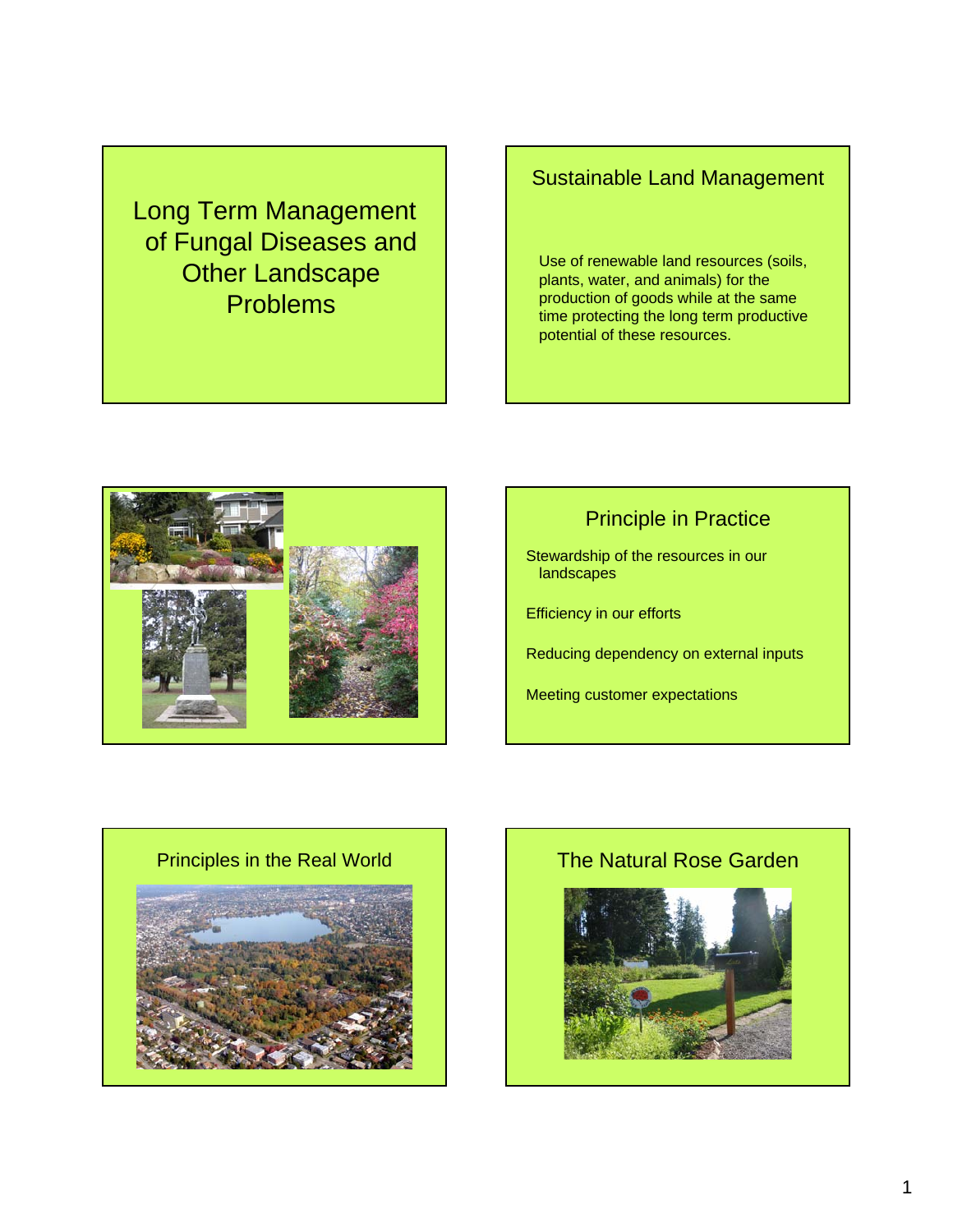









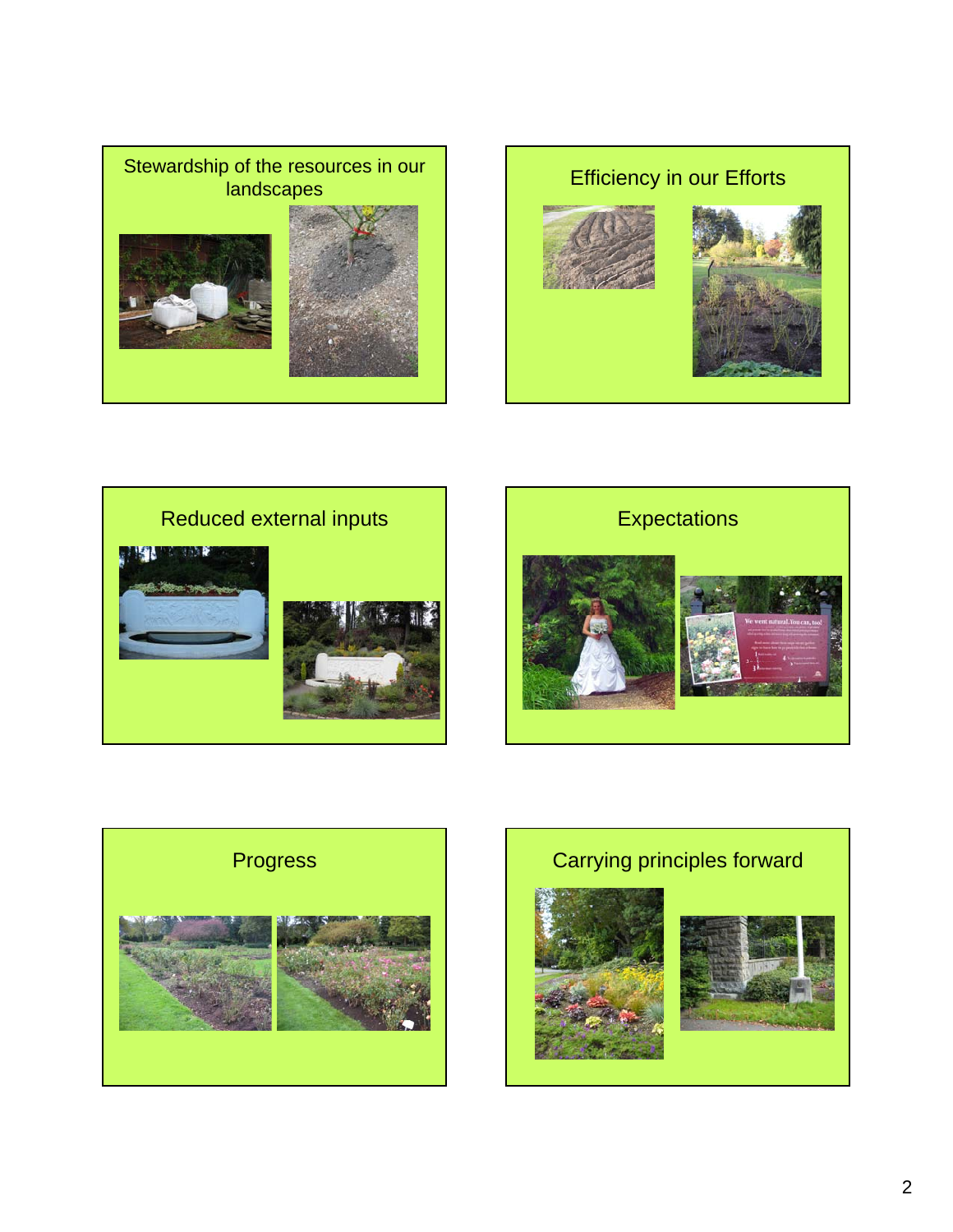

- Points to ponder
	- Stasis
	- History
	- Emotion
	- Policy
	- Environmental preservation





# **Cherries**

- **March 20, 2009**
- The cherry trees will get one more bloom

## **May 13, 2009**

• Zoo holding off on cutting down 4 cherry trees



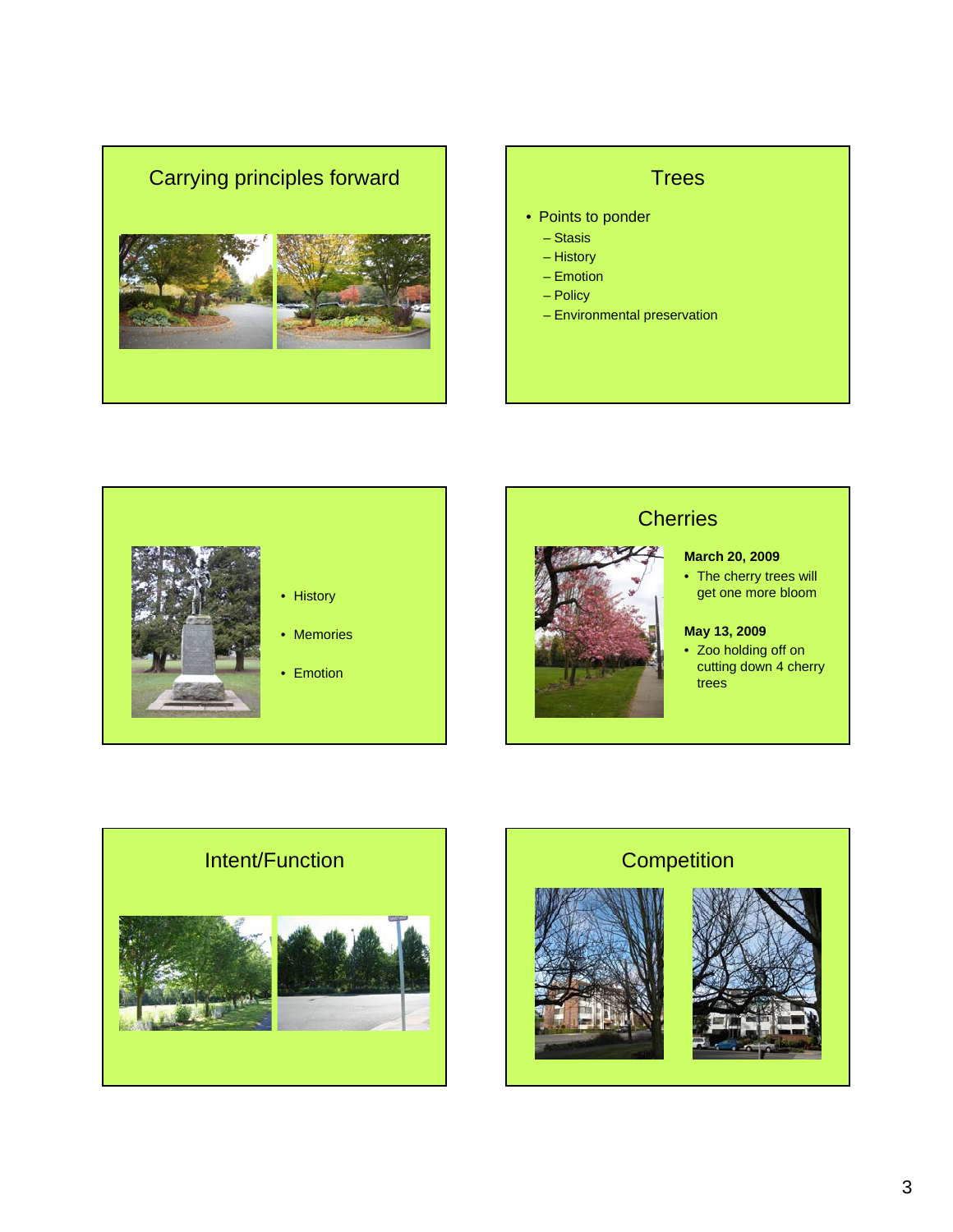







- What is the asset?
- When does an asset turn into a liability?
- How do you communicate the paradigm shift?